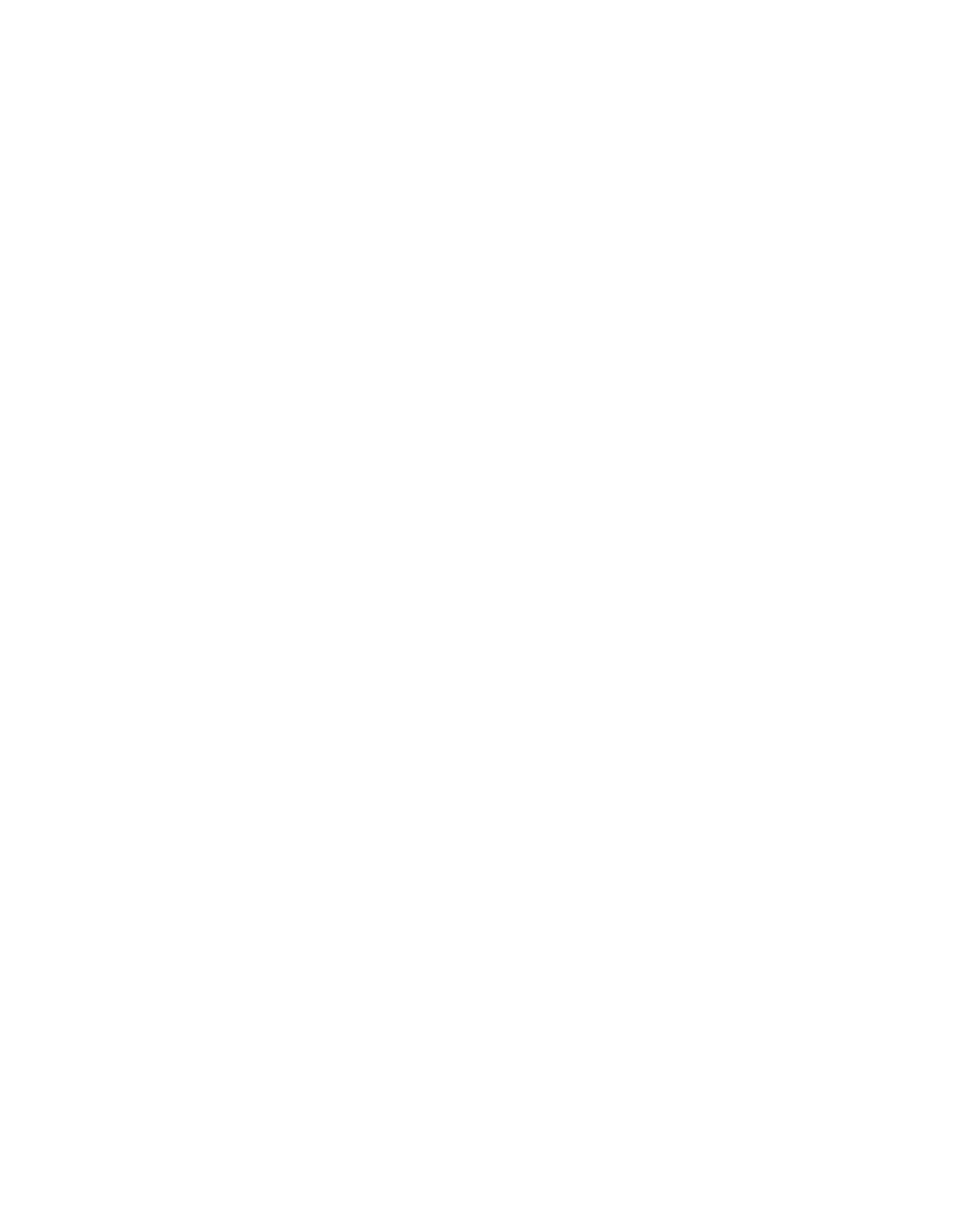

Figure 5. Blood collection from the donor cat.



Figure 6. Blood transfusion to the donor cat.

The AB Blood group system is recognized in cats consisting of type A, type B, type AB and the A allele being dominant over the B allele. Although type A is the most common blood type and AB is the rarest blood type in cats, the frequency of type A and type B in domestic short hair cats varies worldwide [1].

Helm and Knottenbelt [1] opined that type B cats normally have high tire of anti A antibodies and if they receive A blood, they will eventually show massive fatal hemolytic reactions. Type A cats have weak titer of anti B antibodies and if they receive B blood will show mild hemolytic reactions within 3 days, hence forth making the blood typing very mandatory in felines before a transfusion.

In cats, blood should always be collected from the jugular vein, as blood flow rates are too slow from peripheral veins. Donor cats should be sedated to ensure proper restraint before being positioned in lateral recumbency. Placing some padding under the cat's neck often improves access to the jugular vein during collection. A sedative combination (e.g., ketamine and midazolam or diazepam) is referred. Any sedation that can

cause hypotension (e.g., acepromazine or medetomidine) should always be avoided. The usual donation volume for cats is 11 ml/kg; for most cats, it may be useful to administer intravenous saline to maintain normovolaemia [3].

Blood from cats should therefore routinely be collected into a 50 ml syringe attached to a butterfly needle or catheter. Although heparin can be added to the syringe, ACD or CPD are preferred since the blood can then be stored for up to four weeks after collection provided it is kept refrigerated. The syringe should contain 1·3 ml ACD or CPD (withdrawn from a human blood collection bag) per 10 ml of blood to be collected.

Circulatory overload is a relatively common transfusion complication in small animals (especially in cats) and is usually associated with the rapid administration of whole blood to patients with cardiac disease, renal failure or normovolaemic anemia [4]. Circulatory overload resulting in pulmonary oedema is characterized clinically by tachycardia, tachypnoea, dyspnea and coughing. The use of appropriate flow rates and packed red blood cell transfusions rather than whole blood reduces this problem. If circulatory overload is encountered, the transfusion should be stopped immediately and furosemide and oxygen given as necessary to control the symptoms.

Bovens and Jones [5] reviewed about feline xenotransfusion with canine blood in 62 cats indicating that cats do not appear to have naturally-occurring antibodies against canine red blood cell antigens: compatibility tests prior to the first transfusion did not demonstrate any evidence of agglutination or hemolysis of canine red cells in feline serum or plasma.

## DISCUSSION

Cats have an AB blood group system, and their RBCs may be A, B, or, rarely, AB, A and B are alleles in the same locus, where A is dominant over B. The mode of inheritance for AB has not yet been described. The frequency of feline blood types varies according to breed and geographic location, but most cats (> 95%) have type A RBCs. Less than 5% of the cat population possesses the type B RBCs, and 1% or less of domestic shorthair or longhair cats have type B blood. The frequency of type B blood is higher in certain breeds and may be as high as 77% in the British shorthair Most type B cats have powerful naturally occurring anti-A alloantibodies, such that transfusion of type A blood into a type B cat will result in an acute hemolytic reaction. The half-life of transfused RBCs following such transfusions is approximately 1 h. Approximately 30% of type A cats will possess weakly agglutinating anti-B antibodies, such that only a minor reaction occurs when a type A cat is transfused with type B blood, rendering the transfusion inefficient. The half-life of the transfused RBCs in these transfusions is approximately 2 days. Type AB cats do not possess anti-A or anti-B antibodies and can be safely transfused with type A blood. Although a type AB cat could technically receive RBCs from a type A or